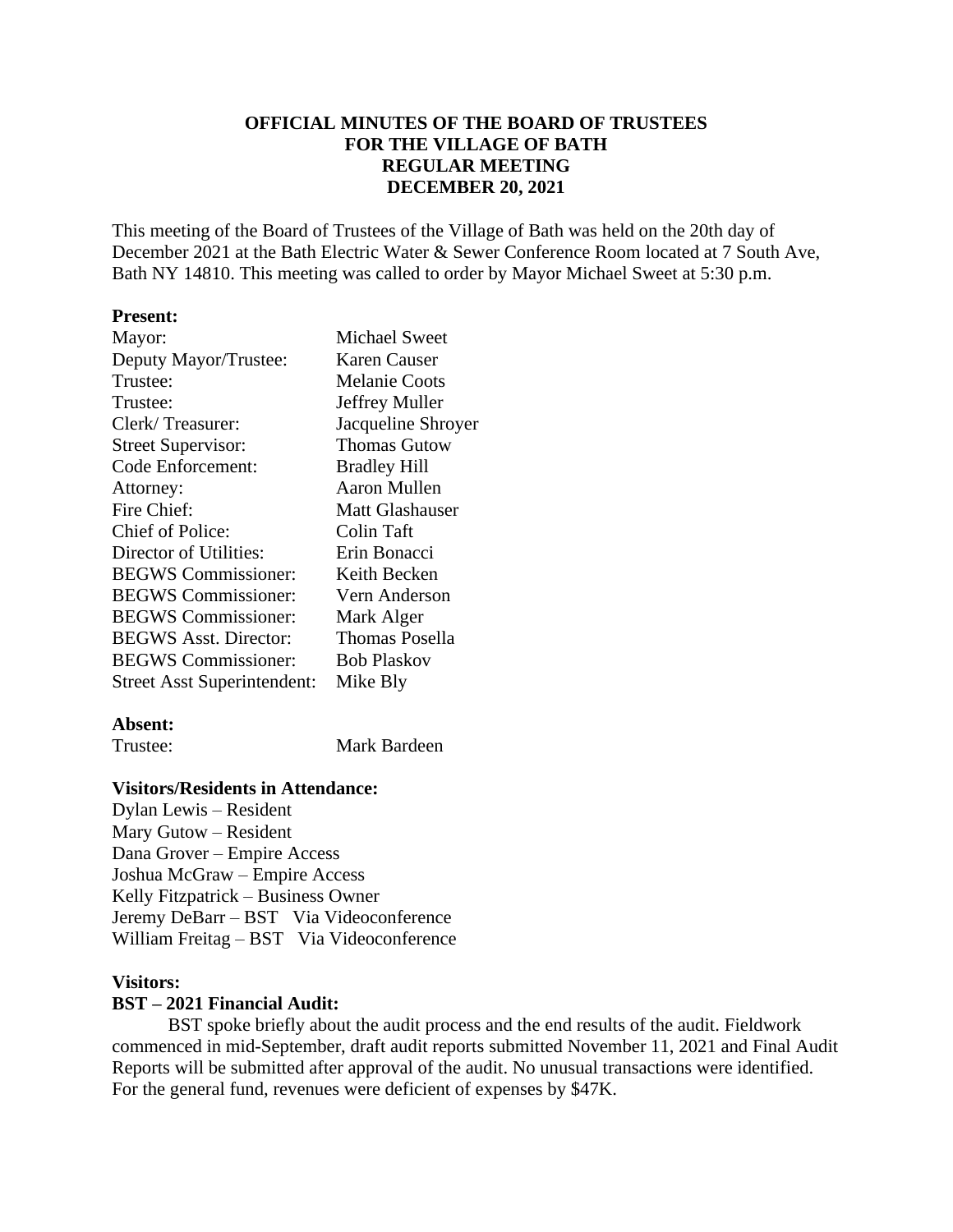### **Mary Gutow – Resident:**

Request removal of 3 points to KACAM Properties for an arrest for a tenant. Tenant in question has no prior record. Incident in building and charges were dropped. Board would review the whole thing, we will pull out incident and review it. More a domestic incident. Board will review at next meeting. Reviewing is part of the process.

### **Appointments:**

## **Mark Alger – BEGWS Commission:**

Motion made by Trustee Muller, seconded by Trustee Coots to approve the reappointment of Mark Alger for the BEGWS Commission. All present were in favor and the motion was carried.

## **Audit of Bills:**

Motion made by Trustee Muller, seconded by Trustee Causer to approve the payment of the Village bills in the amount of \$139,524.00. All present were in favor and the motion was carried.

### **Department Head Reports:**

### **Thomas Gutow, Street Superintendent:**

Street Report was received.

### **Colin Taft, Chief of Police:**

Police Report was received.

## **Bradley Hill, Code Enforcement:**

Code Enforcement Report was received.

## **Matthew Glashauser, Fire Chief:**

Fire Department Report was received.

List of new elections for 2022:

Fire Chief – Matt Glashauser 1 st Asst. Fire Chief – Mike Fiordo 2 nd Asst Fire Chief – Sean Walruth 3 rd Asst Fire Chief – Matt Morse 4 th Asst Fire Chief – Dave Dowdle Fire Police – Brent Hockaday President – Curtis Wininger Vice President – Jeff Robinson Secretary – Chris Kincella Treasurer – Robin Havens

## **Erin Bonacci, BEGWS Director:**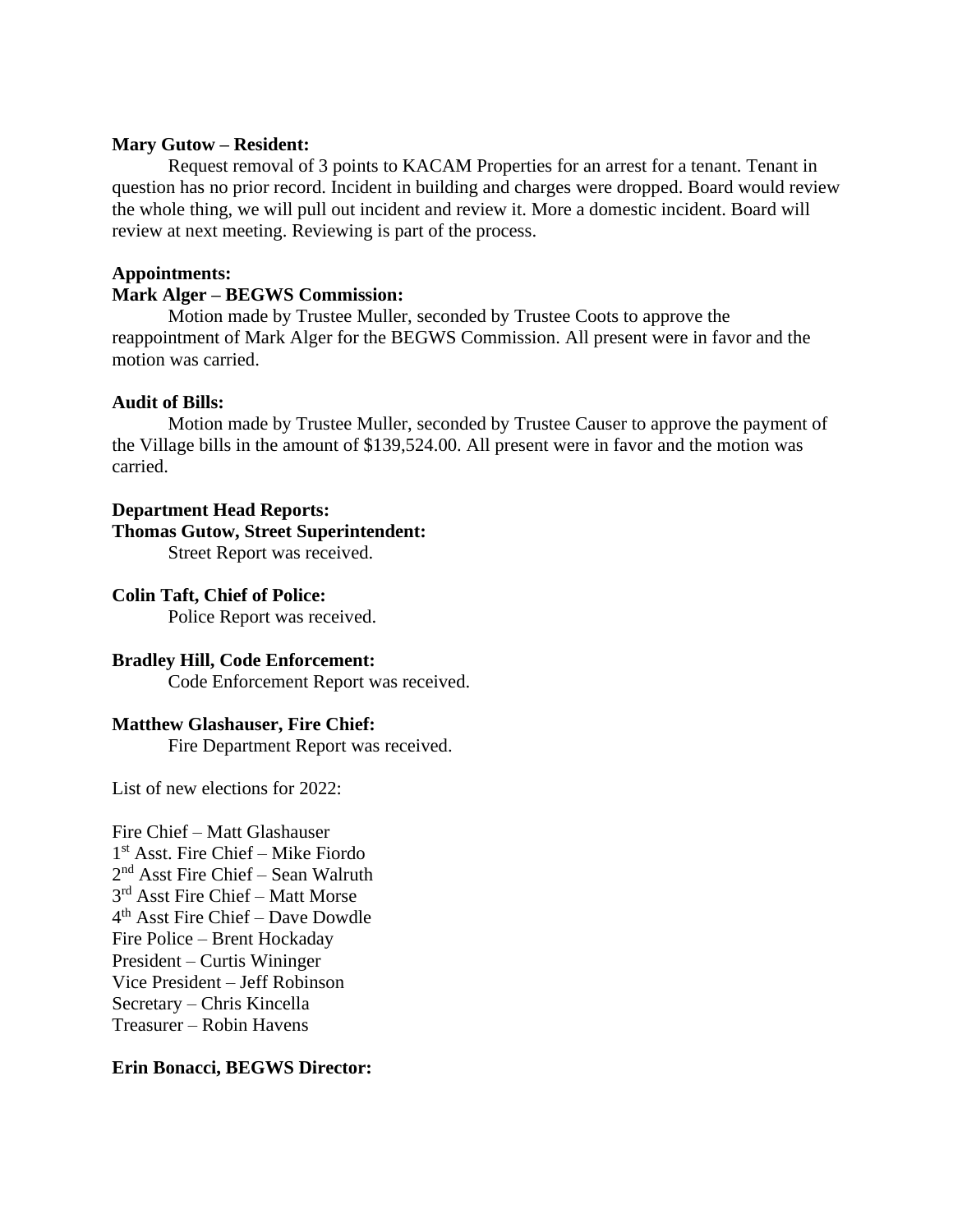BEGWS Minutes were not received due to timing from their board meeting. Monthly report was received.

#### **Jacqueline Shroyer, Clerk/Treasurer Report:**

Clerk/Treasurer Report was received for October and November.

Motion made by Trustee Coots, seconded by Trustee Muller to approve the following budget modifications. All present were in favor and the motion was carried.

Budget Amendment:

Increase A2680 Insurance Recoveries by \$386.71 Increase A3120.1 Police Personnel by \$386.71 To record reimbursement on insurance claim

Increase A2665 Sale of Equipment by \$10,000 Increase A1289 Reimbursement from Town by \$1,675.90 Increase A1620.43 by \$3,351.75 Increase A1990.4 Contingent Account by \$8324.15 To record sale of police vehicle and purchase of panic buttons.

Increase A2665 Sale of Equipment by \$4,465.00 Increase A3120.2 Police Equipment by \$4,465.00 To record sale of equipment on former glocks.

Increase A3120.1 Police Personnel by \$2,383.10 Decrease A3120.12 Police Anticipated Retirement by \$2,383.10 To record retirement from police department.

Increase A3389 State Aid – Other Public Safety by \$1,730.54 Increase A3120.1 Police Personnel by \$1,730.54 To record grant reimbursement for OT.

### **New Business:**

### **Approve 2020-2021 Village Financials:**

Motion made by Trustee Muller, seconded by Trustee Coots to approve the Village Audited Financial Statements for 2020-2021. All present were in favor and the motion was carried.

#### **Approve 2020-2021 Village Court Audit:**

Motion made by Trustee Coots, seconded by Trustee Causer to approve the Village Court Audit for 2020-2021. All present were in favor and the motion was carried.

#### **Approval of Spirit of Christmas/Fireworks:**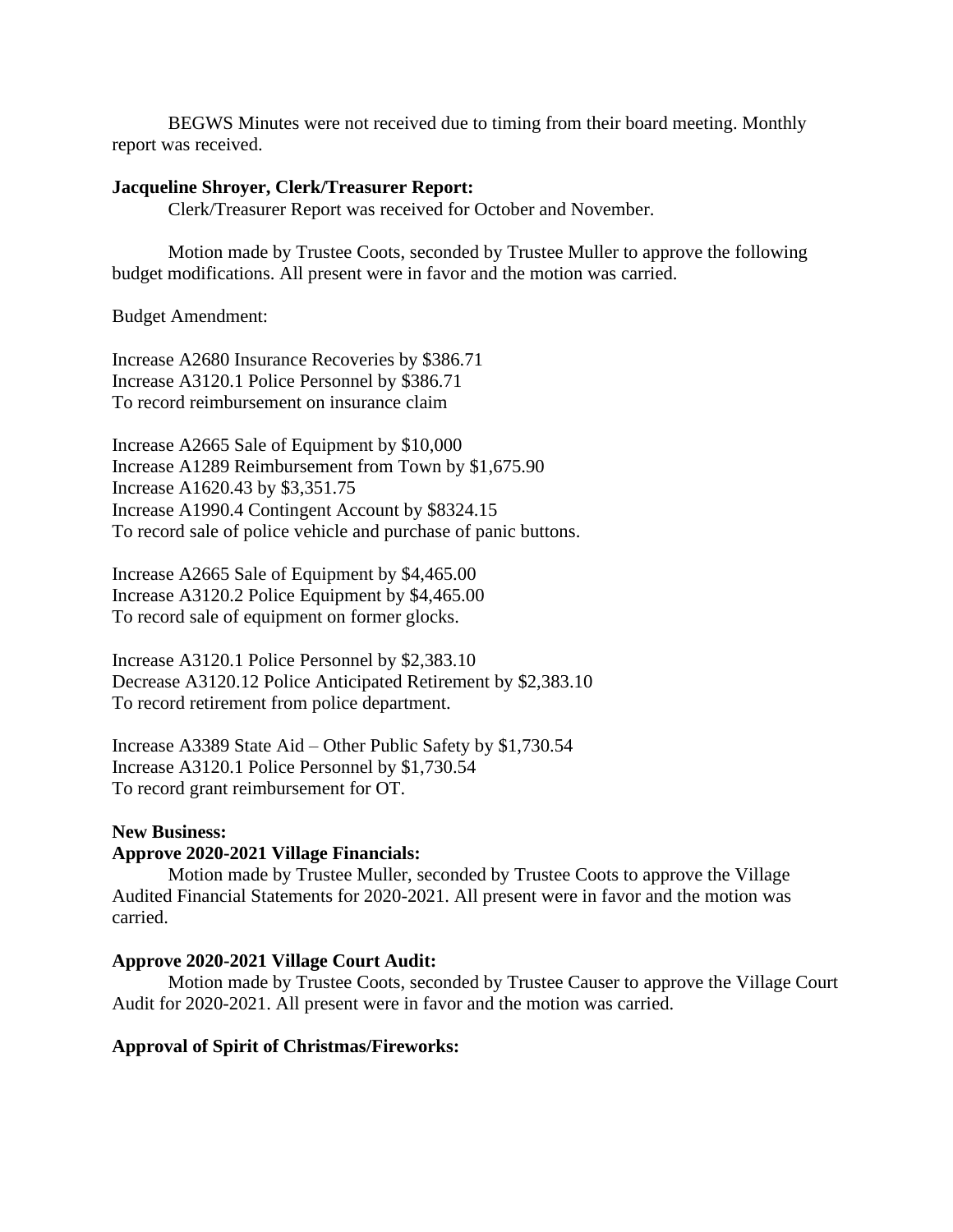Motion made by Trustee Muller, seconded by Trustee Coots to approve the use of Pulteney Park for the Spirit of Christmas on December 3, 2021, including a fireworks display. All present were in favor and the motion was carried.

### **Town of Wheeler Fire Agreement for 2022:**

Motion made by Trustee Coots, seconded by Trustee Causer to approve the Town of Wheeler Fire Agreement for 2022. All present were in favor and the motion was carried.

### **Approve Resignation of PT Officer Swarthout:**

Motion made by Trustee Coots, seconded by Trustee Causer to approve the resignation of Part Time Police Officer, Micah Swarthout, effective November 19, 2021. All present were in favor and the motion was carried.

## **Approve Code Enforcement Training March 14-16, 2022:**

Motion made by Trustee Muller, seconded by Trustee Causer to approve Code Enforcement Officer, Brad Hill, to attend the FLBOA training on March 14 – 16, 2022. All present were in favor and the motion was carried.

### **Discuss VA Memorandum:**

Board has decided not to sign this MOU. They would like Colin to share concerns with VA and see if they update it and have our attorney take a look at this as well.

### **Accept Resignation of MEO, Avery Brandow:**

Motion made by Trustee Muller, seconded by Trustee Causer to accept the resignation of MEO, Avery Brandow effective December 3, 2021 with regrets. All present were in favor and the motion was carried.

### **Election Resolution:**

Motion made by Trustee Coots, seconded by Trustee Muller resolving that the annual village election will be held on Tuesday, March 15, 2022 from 12:00 noon until 9:00 p.m. to fill the vacancy of the village mayor for the term of April 4, 2022 through April 1, 2024 and village trustee (2) positions for the term of April 4, 2022 through April 6, 2026. All present were in favor and the motion was carried.

## **Election Polling Place Resolution:**

WHEREAS, the election law for the state of New York, article 15-104, Sub. 3, provides for the conduct of village election, it is therefore in compliance therewith, at a regular meeting of the Board of Trustees of the Village of Bath held on the 20th day of December 2021, moved by Trustee Causer, seconded by Trustee Muller, all Trustees and Mayor voting in favor, resolved that the annual Village election will be held on the 15th day of March, 2022 with the following particulars:

The Village of Bath, New York, constitutes one election district, and the polling place of such district is the Municipal Building, Liberty Street, Bath, New York. The hours during which the polls shall be open for voting shall be 12:00 noon until 9:00 p.m.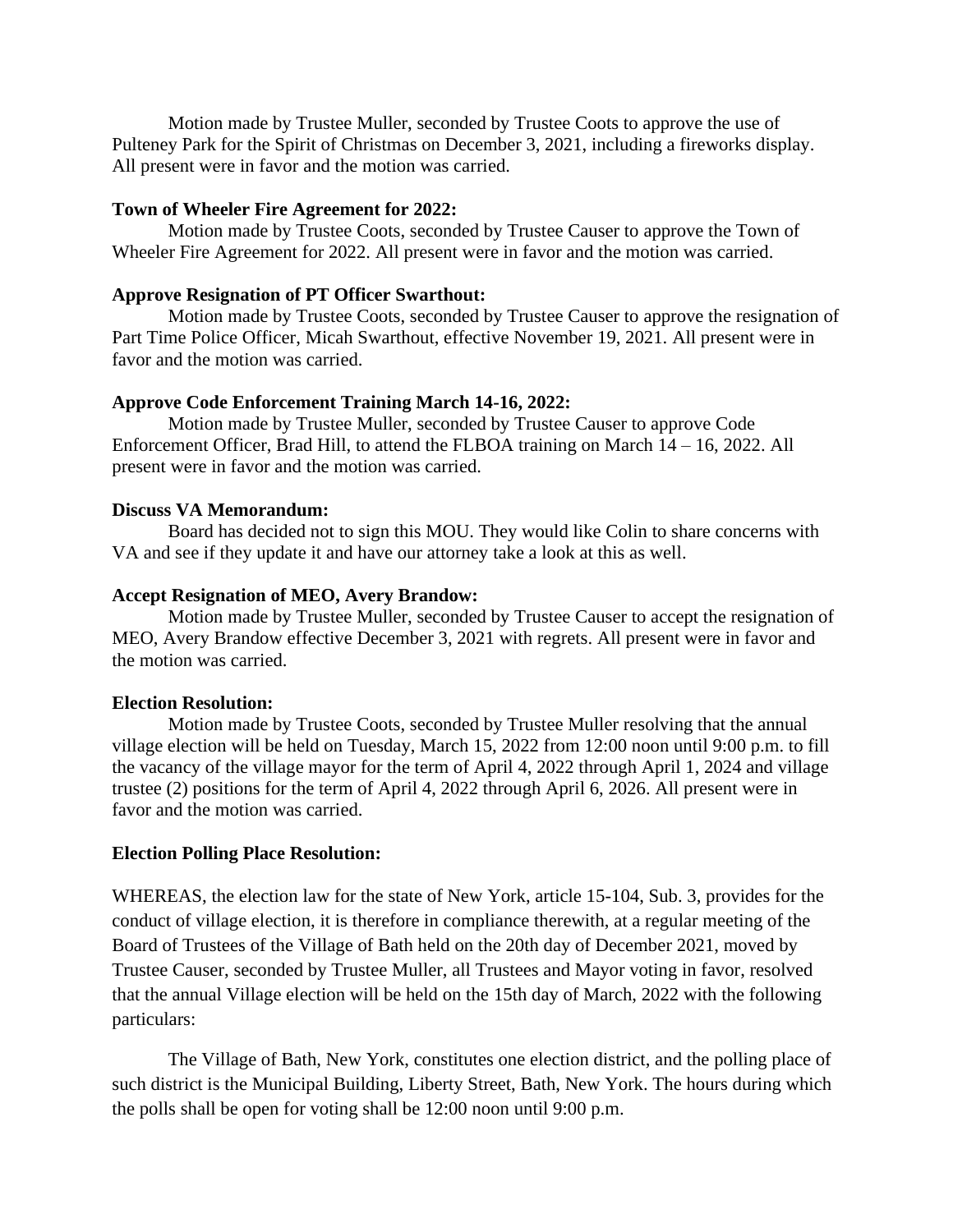Notice is hereby given that the vacancies and their terms of office are as follows:

Village Mayor – One (1) Position, Two (2) year term – April 4, 2022 – April 1, 2024.

Village Trustee – Two (2) Positions, Four (4) year term – April 4, 2022 – April 6, 2026.

### **Election Inspector Resolution:**

Whereas, the Board of Trustees of the Village of Bath pursuant to section 15-116, sub.1, of the election law must appoint inspectors of the General Village Election.

Now therefore, be it resolved, that the Board of Trustees hereby appoints the following as inspectors for the General Village Election on March 15, 2022:

### **Democratic Election Inspectors:**

Cynthia Dimmick, 3 Fairview Drive, Bath, NY 14810 Sharon Nichols, 102 Fairview Drive Ext., Bath, NY 14810 Alternate - Beverly Grose, 7861 N. Main Street, Bath, NY 14810

### **Republican Election Inspectors:**

Helen Robinson, 8143 Pleasant Valley Road, Bath, NY 14810 Florence Mulcahy, 6 Ivy Street, Bath, NY 14810 Alternate – June Spears, 8 Dogwood Street, Bath, NY 14810

Resolution by:Trustee Muller Seconded by: Trustee Causer

| Voting                 | Aye | Nay | Absent |
|------------------------|-----|-----|--------|
| <b>Mayor Sweet</b>     | X   |     |        |
| <b>Trustee Causer</b>  | X   |     |        |
| <b>Trustee Coots</b>   | X   |     |        |
| <b>Trustee Bardeen</b> |     |     | X      |
| <b>Trustee Muller</b>  | X   |     |        |

## **Approve Part Time PO Competitive Position Beau Roberson:**

# RESOLUTION VILLAGE OF BATH BOARD OF TRUSTEES BATH, NEW YORK

|                | DATE APPROVED: Monday, December 20, 2021 |     |              |                | INTRO. DATE: Monday, December 20, 2021 |
|----------------|------------------------------------------|-----|--------------|----------------|----------------------------------------|
|                |                                          |     |              |                |                                        |
| INTRODUCED BY: | <b>Trustee Coots</b>                     |     | SECONDED BY: | Trustee Causer |                                        |
|                |                                          |     |              |                |                                        |
| VOTE:          | <b>Mayor Sweet</b>                       | Ave | Nav          | Abstain        | Absent                                 |
|                | <b>Trustee Causer</b>                    | Ave | Nav          | Abstain        | Absent                                 |
|                | Trustee Bardeen                          | Ave | Nav          | Abstain        | Absent                                 |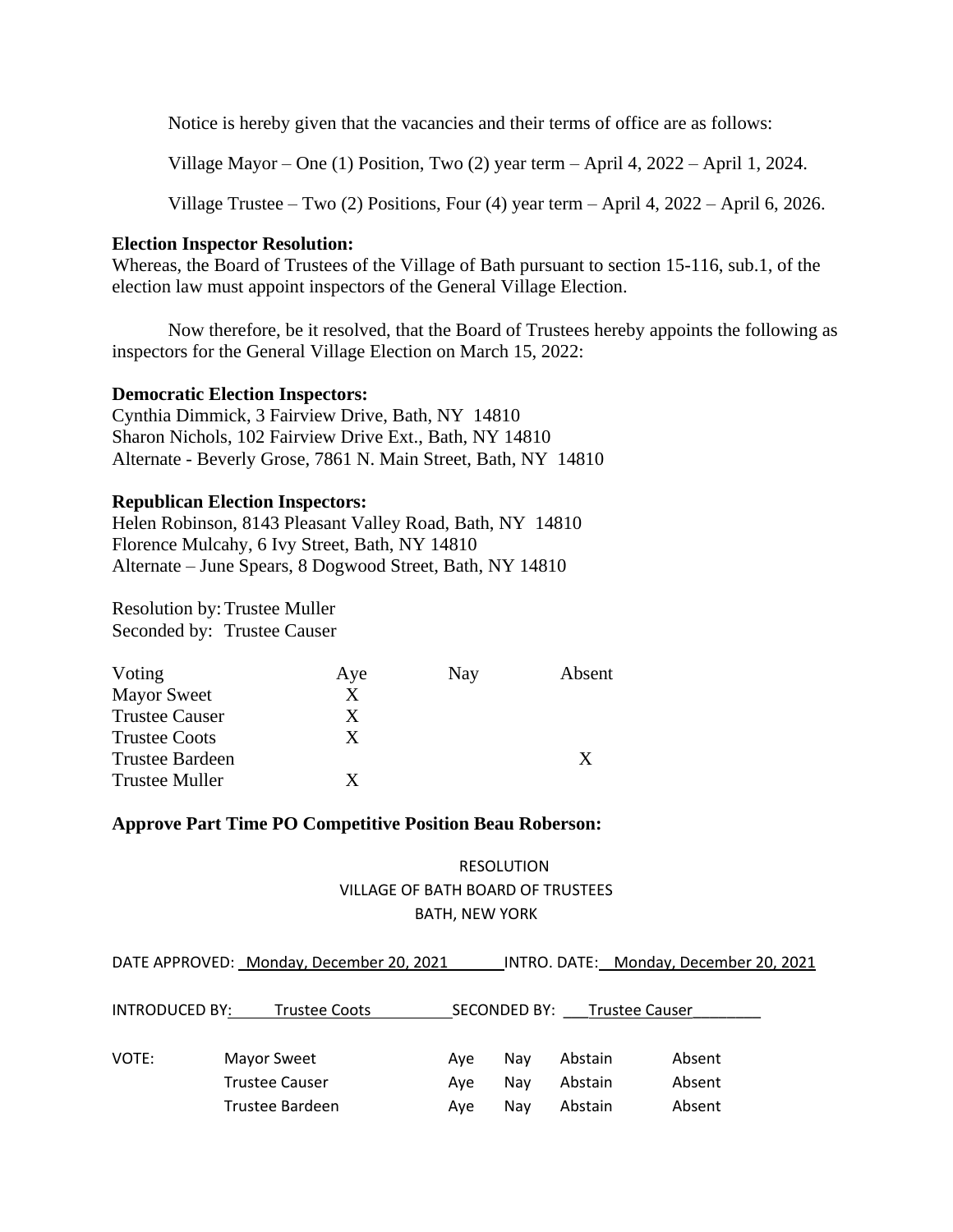| Trustee Coots  |  | Aye Nay Abstain | Absent |
|----------------|--|-----------------|--------|
| Trustee Muller |  | Ave Nav Abstain | Absent |

TITLE: Appointment of Beau Roberson as Competitive Part-time Police Officer for the Village of Bath.

WHEREAS, the Bath Village Police Officer in Charge had previously announced the need to hire part-time police officers in an effort of having sufficient personnel to cover vacations and sick leave in order to keep police department over-time to manageable levels.

WHEREAS, the Bath Village Officer in Charge, Colin Taft, with approval of the Village Board, is authorized to maintain up to nine (9) part-time police officer positions, and is recommending that the Bath Village Board of Trustees appoint Beau Roberson effective December 21, 2021, to the position of Competitive Part-time Police Officer contingent upon the following:

- Satisfactorily passing the background investigation conducted by the Bath Village Police Department.
- Satisfactorily passing the psychological examination for employment
- Satisfactorily passing a medical examination or providing satisfactory proof to the Officer in charge that he is medically and physically fit to perform the duties of a part-time police officer.
- All costs (tuition, lab fees, etc.) associated with the Basic Course for Police Officers at the Southern Tier Law Enforcement Academy, located at Corning Community College are the responsibility of Beau Roberson.
- The Village will compensate, pursuant to the collective bargaining agreement with the Bath Police Benevolent Association, only those hours worked during Supervised Field Training and hours assigned to him after successfully completing the Basic Course for Police Officers.
- Beau Roberson will remain on a probationary period not to exceed 18 months from the date of appointment.

BE IT RESOLVED, that the Village of Bath Board of Trustees is hereby appointing Beau Roberson to the position of Competitive Part-time Police Officer, contingent on the aforementioned stipulations and said appointment shall be effective December 21, 2021.

## **Approve Toshiba Copy Lease – 63 Months:**

Motion made by Trustee Coots, seconded by Trustee Causer to approve the new Toshiba lease for 3 copiers for 63 months totaling \$420.18 per month to include 6,000 copies to share each month, any overages or colored copies will be extra and billed quarterly. All present were in favor and the motion was carried.

## **Adjourn Regular Meeting/Executive Session:**

Motion made by Trustee Coots, seconded by Trustee Muller to adjourn the regular meeting of the Board of Trustees of the Village of Bath at 6:38 p.m. to go into executive session for contract purposes, and for the medical, financial, credit, or employment history of a particular person or corporation, or matters leading to the appointment, employment, promotion, demotion,